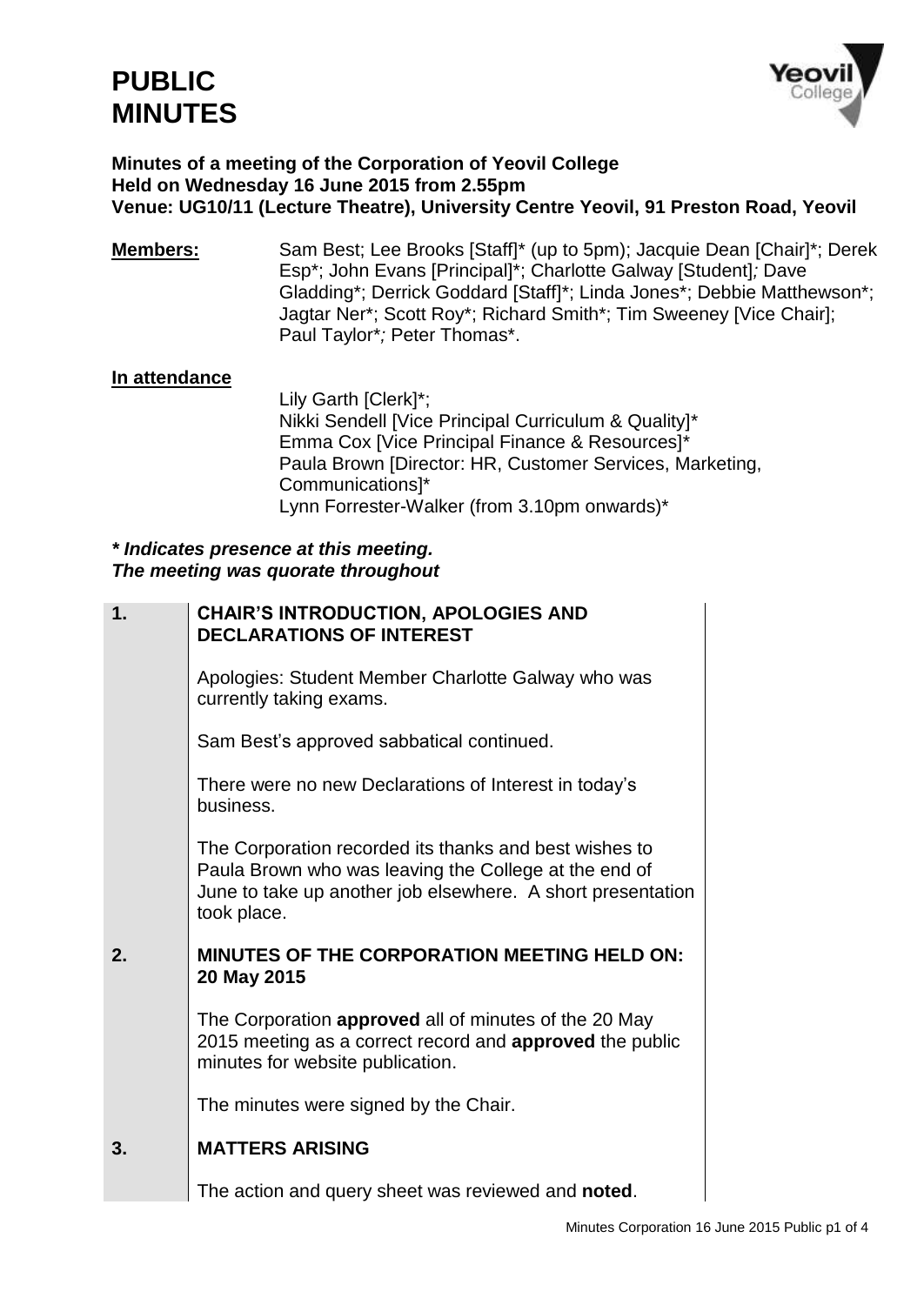|    | A YCBF meeting would be scheduled as soon as possible.<br>There were no other updates on this occasion.                                                                                                                                                                                                                                                                                                                          |
|----|----------------------------------------------------------------------------------------------------------------------------------------------------------------------------------------------------------------------------------------------------------------------------------------------------------------------------------------------------------------------------------------------------------------------------------|
| 4. | <b>CHAIR AND VICE CHAIR APPOINTMENTS</b>                                                                                                                                                                                                                                                                                                                                                                                         |
|    | The Corporation approved the re-appointment of Jacquie<br>Dean as its Chair from 23 July 2015 for a further two-year<br>term of office.                                                                                                                                                                                                                                                                                          |
|    | The Corporation approved the appointment of Peter<br>Thomas as its Vice Chair from 23 July 2015 for a two-year<br>term of office.                                                                                                                                                                                                                                                                                                |
|    | Succession-planning was discussed in respect of these<br>chairing roles and also in respect of the chairing of the Audit<br>Committee which was anticipated to change at the end of<br>the Autumn 2015 term.                                                                                                                                                                                                                     |
| 5. | <b>TEACHING AND LEARNING REPORT</b>                                                                                                                                                                                                                                                                                                                                                                                              |
|    | The Corporation reviewed, noted and accepted the Lesson<br>Observation Report and Positional Paper on Success rates.                                                                                                                                                                                                                                                                                                             |
| 6. | <b>PRINCIPAL'S REPORT</b>                                                                                                                                                                                                                                                                                                                                                                                                        |
|    | The Corporation noted the comprehensive Principal's<br>Report, including the Operating Statement and strategic<br>items.                                                                                                                                                                                                                                                                                                         |
|    | On this occasion there was particular emphasis upon:<br>SFA Financial Plan (cross-referenced with Item 10)<br>Performing Arts and Music (and Holcote House)<br>University Centre Yeovil and Higher Education<br>provision and location<br><b>Local Enterprise Partnership</b><br><b>North Dorset Further Education</b><br>٠<br>Opening of the new Training Kitchen<br>Dashboard<br>Strategic day agenda and informal notes.<br>٠ |
| 7. | <b>LEGAL, POLICY and REGULATORY MATTERS</b>                                                                                                                                                                                                                                                                                                                                                                                      |
|    | a. Business Cycles and Terms of Reference<br>The Corporation <b>approved</b> the Business Cycles and<br>Terms of Reference for itself and its Committees for<br>2015/16                                                                                                                                                                                                                                                          |
|    | b. Safeguarding Policy<br>The Corporation approved the Safeguarding Policy<br>which had been updated to reflect the new Prevent<br>Duty. In discussion, points were highlighted about<br>today's Governors' Prevent training. A separate record<br>was made of confidential minutes.                                                                                                                                             |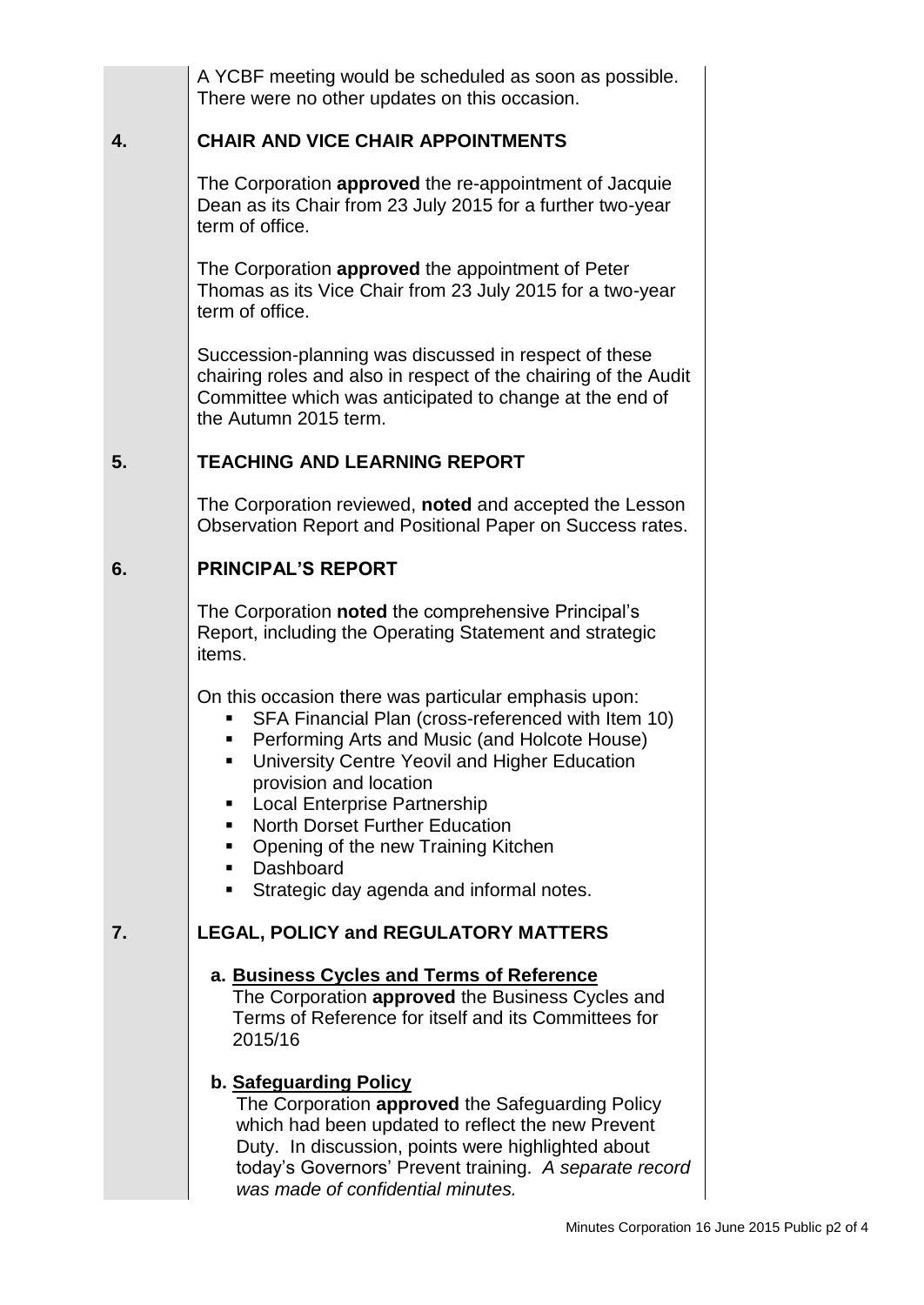## **c. Safeguarding Annual Report**

The Corporation **noted** the Annual Report on Safeguarding and authorised the signing off of the final report

## **d. Insurance Arrangements**

The Corporation's **noted** the preparation in respect of the College's Annual Insurance Arrangements which would be brought to the 24 July meeting. *A separate record was made of confidential minutes.*

## **e. Use of the Corporation Seal**

The Corporation **noted** the use of the Corporation Seal in 2014/15 which had been solely in accord with authorisations specified in Corporation meetings during the year.

## **f. Confidential Material Annual Review**

The Corporation carried out its Annual Review of Confidential Material in accord with the Instrument of Government, balancing Freedom of Information and Data Protection responsibilities. With no amendment to the Clerk's paper, the Corporation **approved** which material is currently: for inspection (public); and for exclusion from inspection (confidential). The Corporation further **agreed** that the material which it currently classes as confidential is consistent with relevant legislation and the Governance Code.

# **g. Yeovil College Bursary Foundation**

The Corporation **noted** the YCBF verbal update in respect of planned awards' changes, meeting planning and insurance.

# **8. RISK MANAGEMENT and INTERNAL CONTROLS**

# **8a Appointment of Internal Auditors for 2015-16**

The Corporation:

- **noted** the Audit Committee's assessment of the performance of the Corporation's Internal Auditors (Mazars LLP) in respect of their work in 2014-15 against previously agreed indicators;
- **noted** the indicators set for 2015-16:
- **approved** the re-appointment/continuance of Mazars LLP as the Internal Auditors for 2015-16 on the basis of the detail set out within the Audit Committee minutes.

# **7b Other Audit Committee Business**

The Corporation noted the other business of the Audit